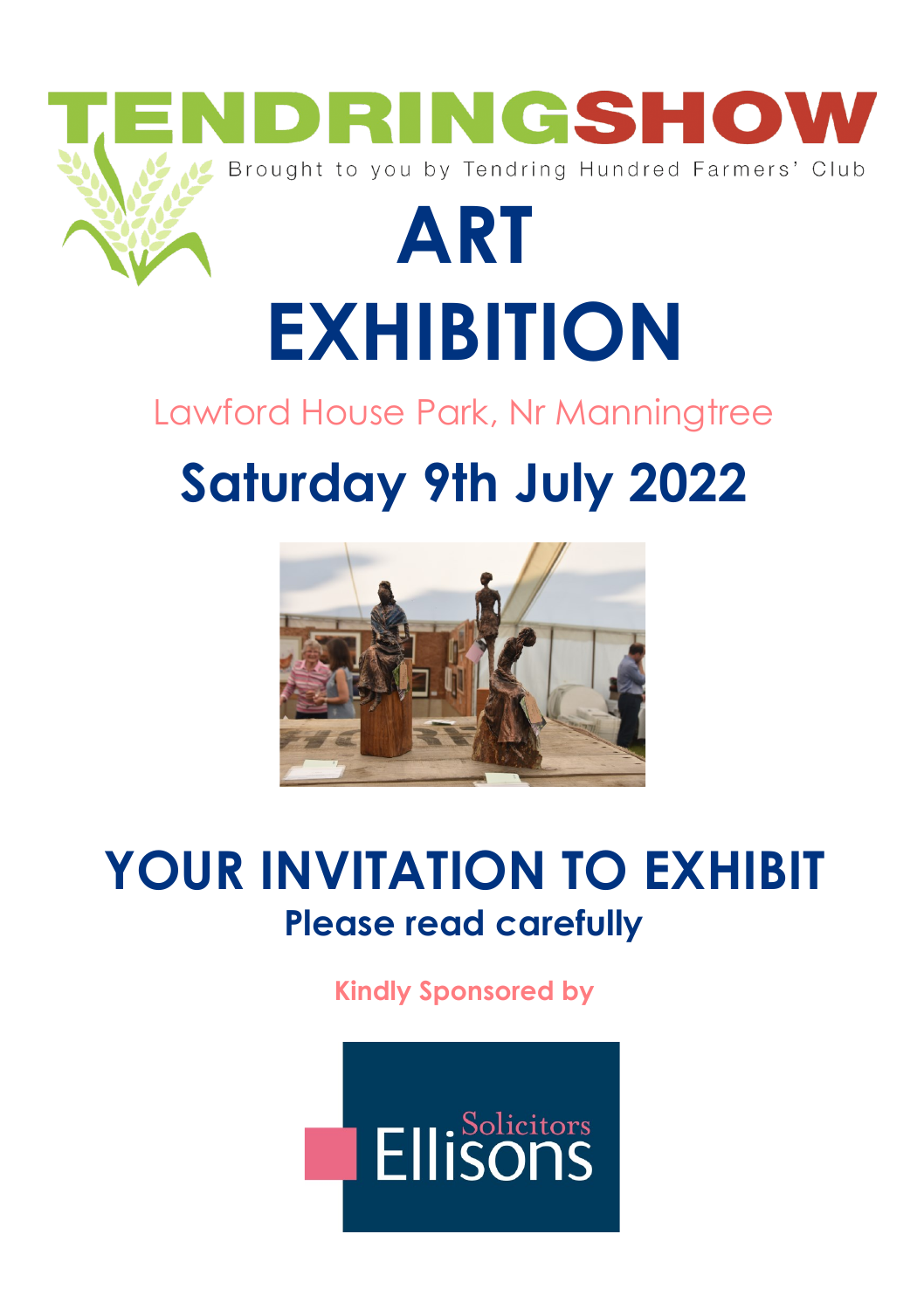#### **Dear Exhibitor**

We are delighted, after two years, to invite you to exhibit your work in this year's Tendring Show Art Exhibition and Sale.

#### **Please note the terms for the Exhibition and Sale of your Exhibits:**

You are invited to submit up to **five** pictures/ **eight** sculptures / display of ceramics within an approximate area of **1m x 1m**

Please see the enclosed Entry Form for the applicable entry fees.

Only exhibits for which a fee has been received will be catalogued.

A commission of 20% will be charged on sales.

Pictures may be in any medium.

#### **Pictures must be properly framed and fitted with a secure hanging cord (not a photograph/clip frame).**

#### **On the back of each picture please stick a label clearly stating the name of the artist and the title, medium and price of the picture.**

All entries must be the **original** work of the artist who submits them - not a copy of any other artist's work.

All pictures/exhibits **must** be for sale.

#### **A FIRST AND SECOND PRIZE WILL BE AWARDED BY THE SPONSORING ORGANISATION**

The Committee reserves the right to decline any exhibit not meeting the above requirements or that may be unsuitable. Hanging is entirely at the discretion of the Committee.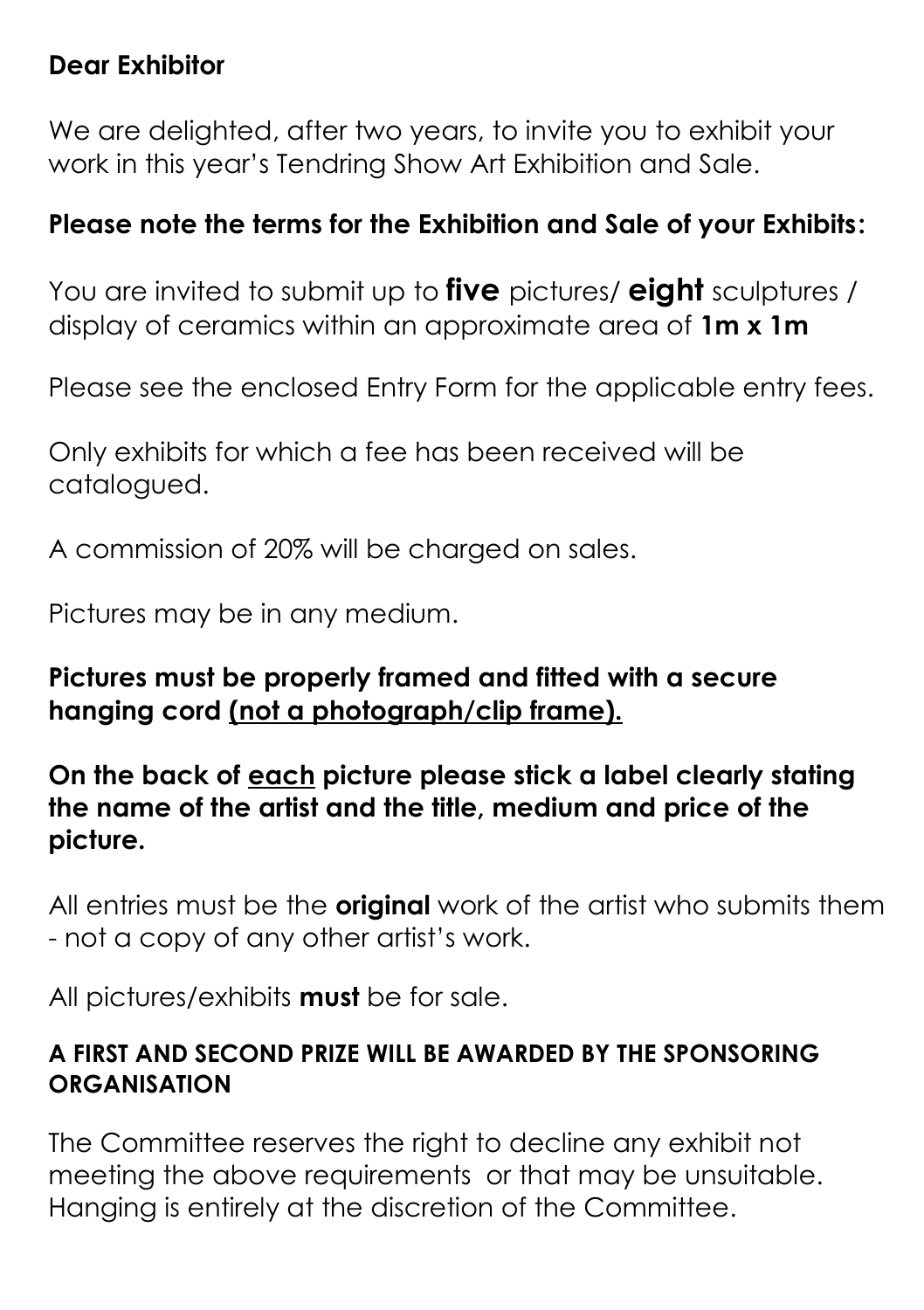The exhibition staff are advised on the careful handling of all exhibits but entries are submitted for display entirely at the exhibitor's own risk.

**NB.** All Works submitted will be insured against fire and theft only. Whilst every reasonable care will be taken, they can only be accepted on the understanding that no claim for other loss or damage will be made against the organisers or any person connected with them.

Please complete the enclosed Entry Form and return to the address shown on the Entry Form by – **Monday 20th June 2022**

#### *IMPORTANT:* **Prior to Delivery please make sure your works are securely wrapped for transport.**

#### **Delivery to the Showground:**

For insurance purposes we would ask that your work is delivered **to the Showground** please (Main Entrance, there will be signs to direct you) as follows:

**Monday - 4th July - Between 10.00am -1.00pm Tuesday - 5th July - Between 5.30pm - 7.30pm**

**Tendring Show Ground, Bromley Road, Lawford, Manningtree Essex CO11 2ND**

**Delivery for your artwork may be possible outside these times, please call 01206 231821 or email info@tendringshow.co.uk for further details.**

You **must** make sure you receive a receipt for all exhibits as you will need this to collect any unsold work.